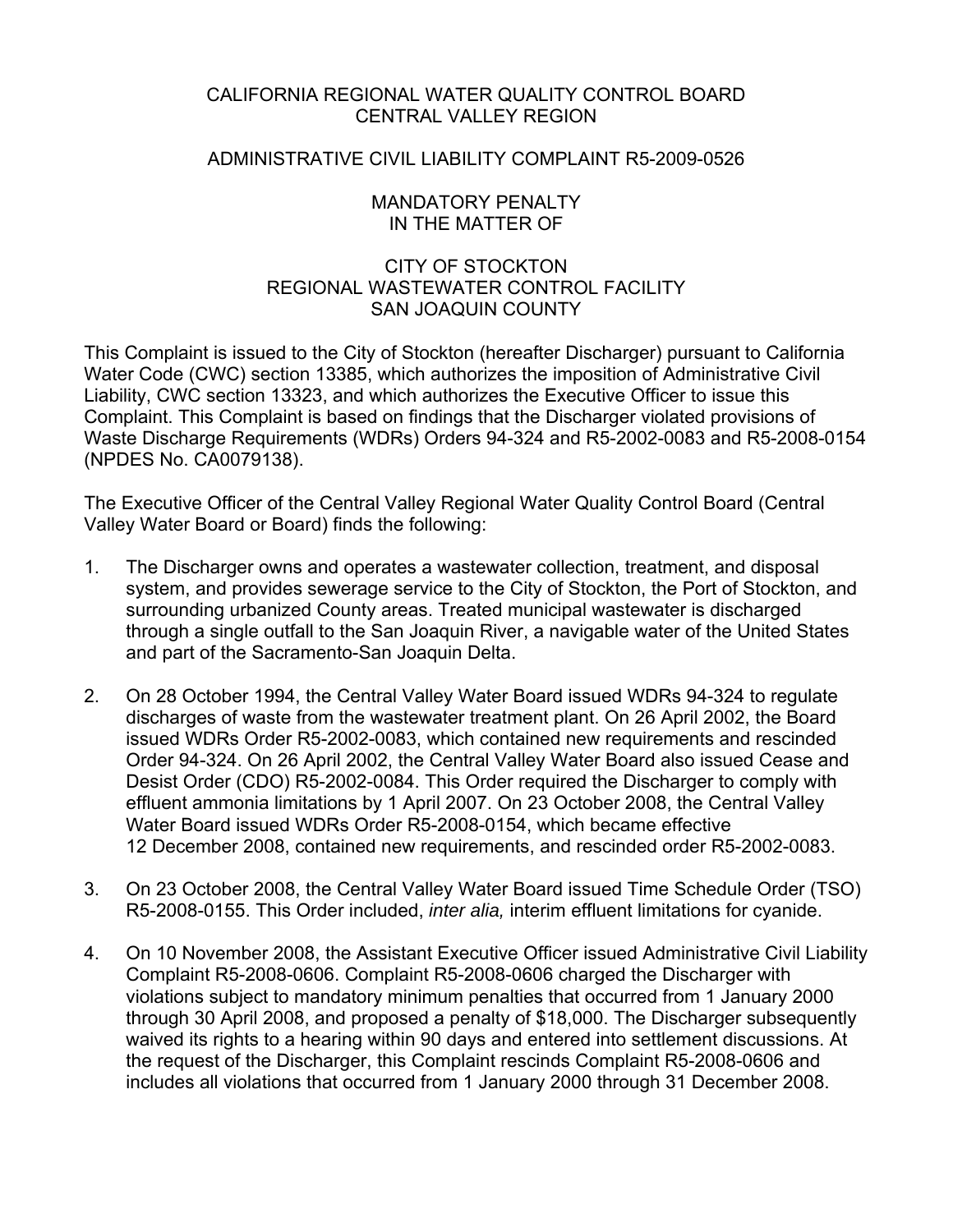ADMINISTRATIVE CIVIL LIABILITY COMPLAINT NO. R5-2009-0526 -2- MANDATORY PENALTY CITY OF STOCKTON REGIONAL WASTEWATER CONTROL FACILITY SAN JOAQUIN COUNTY

- 5. On 29 August 2008, Board staff sent the Discharger a draft Record of Violations for the period from 1 January 2000 through 30 April 2008. The Discharger responded on 19 September 2008, and agreed with the record. On 10 February 2009, Board staff sent the Discharger a draft Record of Violations for the period 1 May 2008 through 31 December 2008. The Discharger responded on 17 February 2009, and agreed that the ROV accurately reflected violations at the facility. In addition, the Discharger listed violations which had not been included in the ROV or the previous ACLC, as discussed in Attachment B and in Finding 13.
- 6. CWC sections 13385(h) and (i) require assessment of mandatory penalties and state, in part, the following:

CWC section 13385(h)(1) states:

Notwithstanding any other provision of this division, and except as provided in subdivisions (j), (k), and (l), a mandatory minimum penalty of three thousand dollars (\$3,000) shall be assessed for each serious violation.

CWC section 13385 (h)(2) states:

For the purposes of this section, a "serious violation" means any waste discharge that violates the effluent limitations contained in the applicable waste discharge requirements for a Group II pollutant, as specified in Appendix A to Section 123.45 of Title 40 of the Code of Federal Regulations, by 20 percent or more or for a Group I pollutant, as specified in Appendix A to Section 123.45 of Title 40 of the Code of Federal Regulations, by 40 percent or more.

CWC section 13385(i)(1) states:

Notwithstanding any other provision of this division, and except as provided in subdivisions (j), (k), and (l), a mandatory minimum penalty of three thousand dollars (\$3,000) shall be assessed for each violation whenever the person does any of the following four or more times in any period of six consecutive months, except that the requirement to assess the mandatory minimum penalty shall not be applicable to the first three violations:

- A) Violates a waste discharge requirement effluent limitation.
- B) Fails to file a report pursuant to Section 13260.
- C) Files an incomplete report pursuant to Section 13260.
- D) Violates a toxicity effluent limitation contained in the applicable waste discharge requirements where the waste discharge requirements do not contain pollutant-specific effluent limitations for toxic pollutants.
- 7. CWC section 13323 states, in part:

Any executive officer of a regional board may issue a complaint to any person on whom administrative civil liability may be imposed pursuant to this article. The complaint shall allege the act or failure to act that constitutes a violation of law, the provision authorizing civil liability to be imposed pursuant to this article, and the proposed civil liability.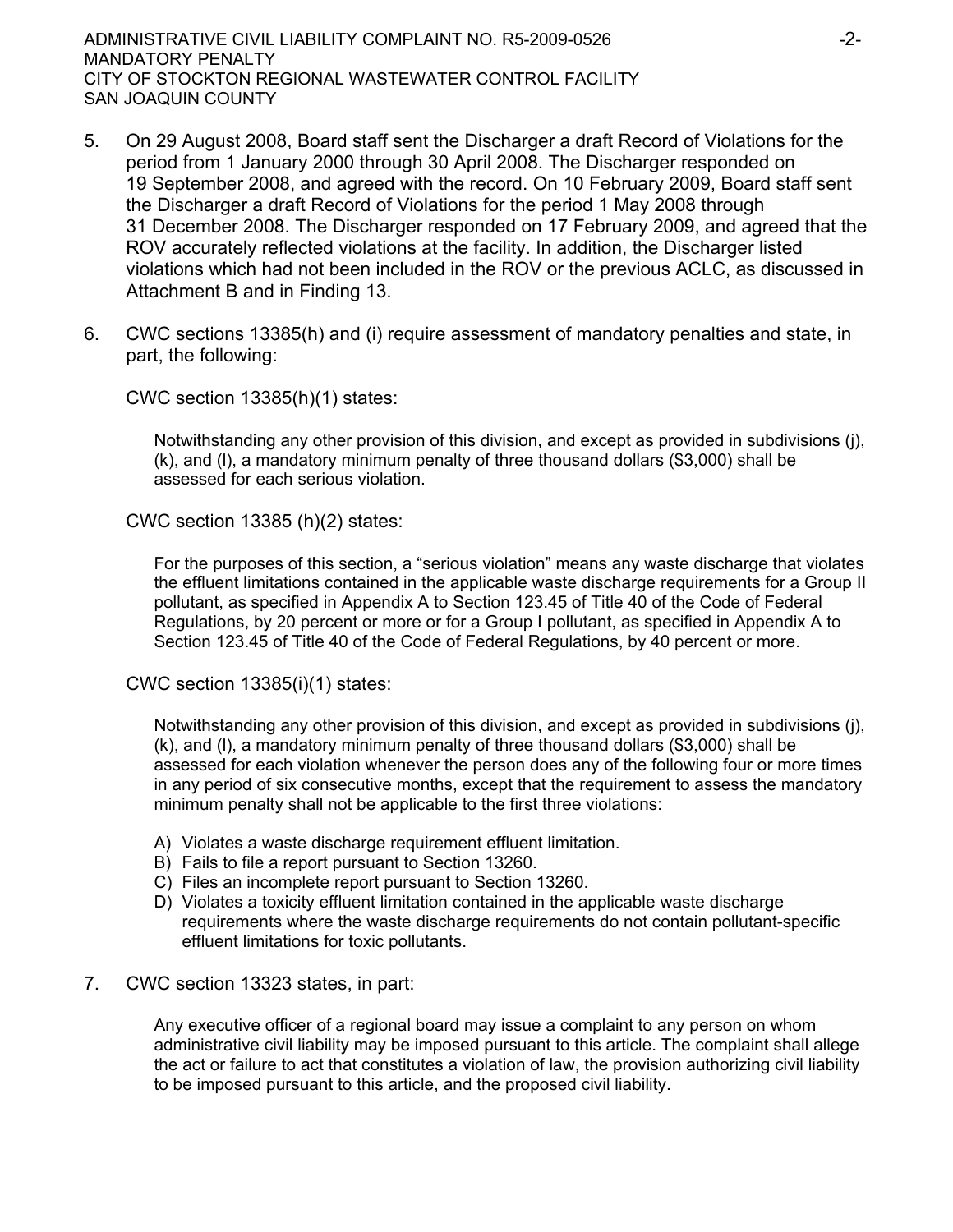### 8. WDRs Order 94-324 Effluent Limitations No. B.1., states, in part:

Effluent shall not exceed the following limits:

|                                 |              | Weekly      |        |         |         |  |
|---------------------------------|--------------|-------------|--------|---------|---------|--|
|                                 |              | Monthly     | Averag | Dailv   | Dailv   |  |
| Constituents                    | <b>Jnits</b> | Average     |        | Average | Maximum |  |
| <b>Total Coliform Organisms</b> | MPN/100 mL   | 23 (median) | $-$    | $-$     | 500     |  |

9. WDRs Order R5-2002-0083 Effluent Limitations No. B.1. states, in part:

|                                |                                        | Yearly       | Monthly | Weekly  | Daily   |
|--------------------------------|----------------------------------------|--------------|---------|---------|---------|
| Constituents                   |                                        | <b>Total</b> | Average | Average | Maximum |
| Oil and Grease                 | mg/L                                   |              | 10      |         | 15      |
|                                | lbs/day <sup>3</sup>                   |              | 4,600   |         | 6,900   |
| Ammonia-N                      | mg/L                                   |              | 2       |         | 5       |
| Cyanide<br>Dibromochloromethan | $\mu$ g/L <sup>1</sup>                 |              | 4.0     |         | 9.2     |
| e                              | $(\mu g/L)$<br>(lbs/day <sup>3</sup> ) |              |         | --      | 23      |
|                                |                                        |              |         |         | 10.6    |

Effluent shall not exceed the following limitations:

1 These are final effluent limits. Interim effluent limitations specified in B.6 are effective in lieu of final limits until Title 22 filtration/disinfection facilities are operational as mandated by Provision G.1. Final effluent limitations will become effective on 1 May 2006.<br>Besed upon a permitted flow of 55 mod

Based upon a permitted flow of 55 mgd

#### 10. WDRs Order R5-2002-0083 Effluent Limitations No. B. 2. states, in part:

Effective immediately, effluent shall not exceed the following seasonal cBOD effluent limitations:

| Constituent<br>-S  | (Units)        | Monthly<br>Average | Weeklv<br>Average | Daily<br>Maximum | <b>Effective Dates</b>     |
|--------------------|----------------|--------------------|-------------------|------------------|----------------------------|
| cBOD<br>$\sqrt{4}$ | $(mq/L)^{(1)}$ | 10                 | 20                | 25               | 1 April through 31 October |

 $(1)$  5-day, 20°C, carbonaceous biochemical oxygen demand, ascertained by 24-hour composite

11. WDRs Order R5-2002-0083 Effluent Limitations No. B.6. states, in part:

Interim effluent limits effective until 1 May 2006, when Title 22 filtration/disinfection is completed. The effluent shall not exceed the following limitations:

| Constituents          | (Units)      | Yearlv<br>T <u>otal</u>                        | Monthly<br>Average | Weekly<br>Average | Daily<br>Maximum |
|-----------------------|--------------|------------------------------------------------|--------------------|-------------------|------------------|
| <b>Total Coliform</b> | (MPN/100 mL) | $\hspace{0.1mm}-\hspace{0.1mm}-\hspace{0.1mm}$ | 23 (median)        | $-$               | 240              |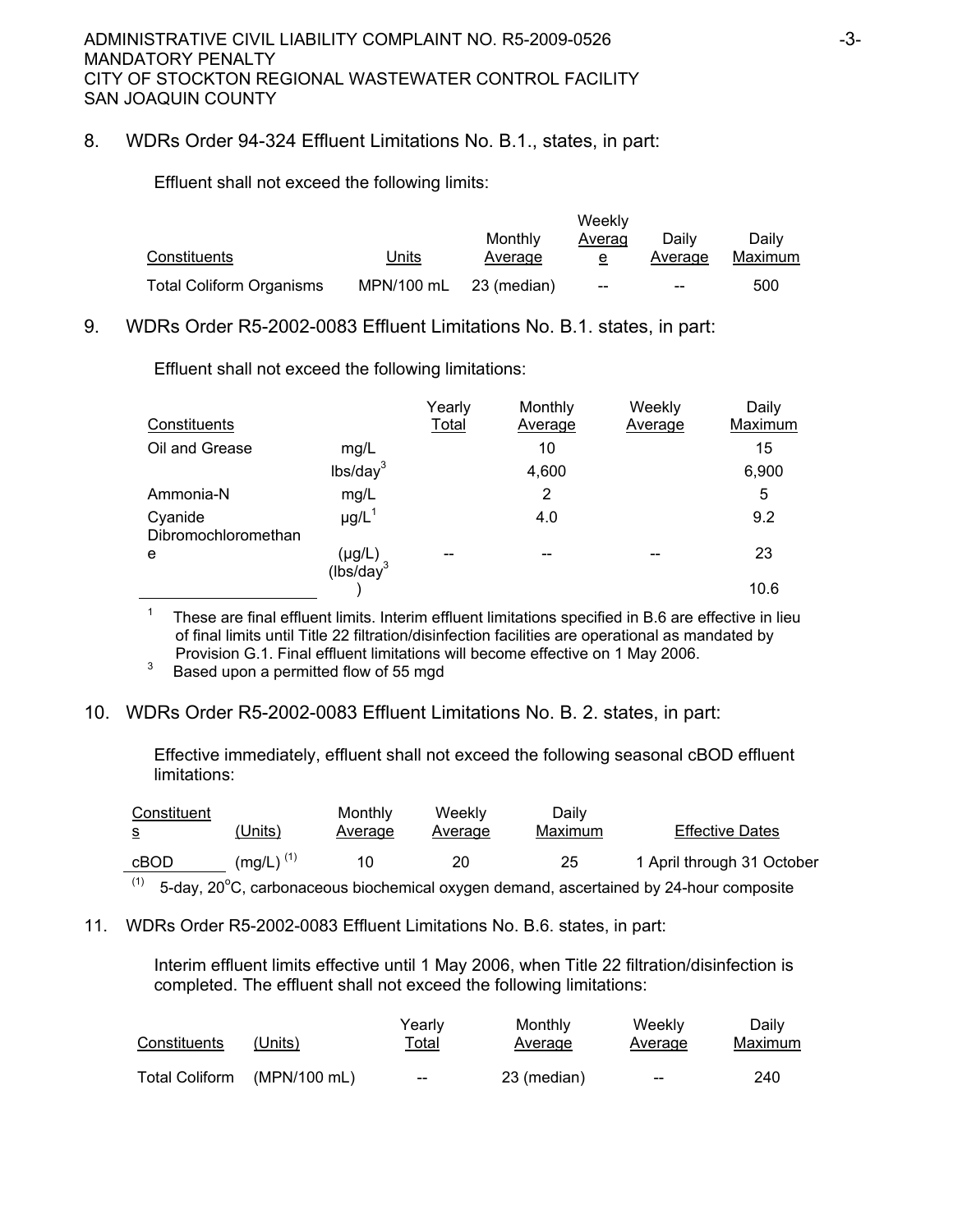12. Time Schedule Order R5-2008-0155, Item 2, states, in part:

The following interim effluent limitations shall be effective immediately. The interim effluent limitations for … cyanide shall be effective until 1 October 2013, or when the Discharger is able to come into compliance, whichever is sooner.

| <b>Parameter</b>            | <b>Average Monthly</b><br><b>Effluent Limitation</b><br>(µg/L) | <b>Maximum Daily</b><br><b>Effluent Limitation</b><br>$(\mu g/L)$ |
|-----------------------------|----------------------------------------------------------------|-------------------------------------------------------------------|
| Cvanide (Total Recoverable) | 4.1                                                            | 9.2                                                               |

- 13. As described in the technical memorandum mentioned in Finding No. 5, Central Valley Water Board staff made the following adjustments to the draft Record of Violations (all violation numbers reference those contained in the draft Record of Violations).
	- Oil and Grease, New Violations 4-7. The Discharger provided documentation that these violations had not been included in ACLC R5-2008-0606. These violations were added.
	- Total Coliform Organisms, New Violations 10, 14-17. The Discharger provided documentation that these violations had not been included in ACLC R5-2008-0606. These violations were added.
- 14. According to the Discharger's self-monitoring reports, the Discharger committed four (4) serious Group I violations of the above effluent limitations contained in Orders 94-324 R5-2002-0083, and R5-2008-0154 during the period beginning 1 January 2000 and ending 31 December 2008. These violations are defined as serious because measured concentrations of Group I constituents exceeded maximum prescribed levels by more than 40 percent on these occasions. The mandatory minimum penalty for these serious violations is **twelve thousand dollars (\$12,000)**.
- 15. According to the Discharger's self-monitoring reports, the Discharger committed seven (7) serious Group II violations of the above effluent limitations contained in Orders 94-234, R5-2002-0083, and R5-2008-0154 during the period beginning 1 January 2000 and ending 31 December 2008. These violations are defined as serious because measured concentrations of Group II constituents exceeded maximum prescribed levels by more than 20 percent on these occasions. The mandatory minimum penalty for these serious violations is **twenty-one thousand dollars (\$21,000)**.
- 16. According to the Discharger's self-monitoring reports, the Discharger committed twentyone (21) non-serious violations of the above effluent limitations contained in Orders 94-324, R5-2002-0083, R5-2008-0154 and R5-2008-0155 during the period beginning 1 January 2000 and ending 31 December 2008. Nine (9) of these non-serious violations are subject to mandatory penalties under CWC section 13385(i)(1) because these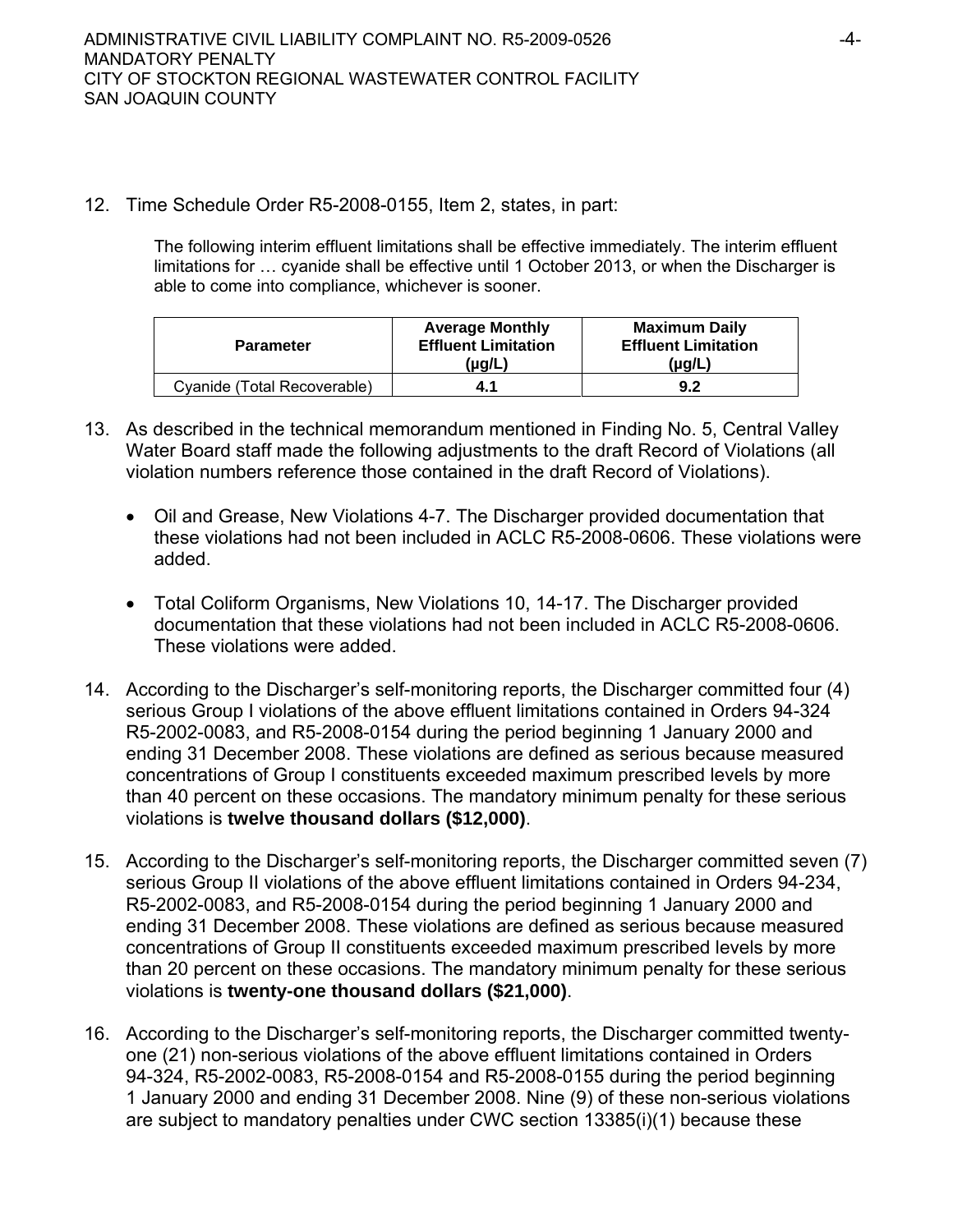violations were preceded by three or more similar violations within a six-month period. The mandatory minimum penalty for these non-serious violations is **twenty-seven thousand dollars (\$27,000)**.

- 17. The total amount of the mandatory penalties assessed for the cited effluent violations is **sixty thousand dollars (\$60,000).** A detailed list of the cited effluent violations is included in Attachment A, a part of this Complaint.
- 18. Issuance of this Administrative Civil Liability Complaint to enforce CWC Division 7, Chapter 5.5 is exempt from the provisions of the California Environmental Quality Act (Pub. Resources Code section 21000 et seq.), in accordance with California Code of Regulations, title 14, section 15321(a)(2).

# **THE CITY OF STOCKTON IS HEREBY GIVEN NOTICE THAT:**

- 1. Administrative Civil Liability Complaint R5-2008-0606 is hereby rescinded.
- 2. The Executive Officer of the Central Valley Water Board proposes that the Discharger be assessed an Administrative Civil Liability in the amount of **sixty thousand dollars (\$60,000)**.
- 3. A hearing on this matter will be held at the Central Valley Water Board meeting scheduled on **11/12 June 2009**, unless the Discharger does either of the following by **29 April 2009**:
	- a) Waives the hearing by completing the attached form (checking off the box next to item #4) and returning it to the Central Valley Water Board, along with payment for the proposed civil liability of **sixty thousand dollars (\$60,000)**; or
	- b) Agrees to enter into settlement discussions with the Central Valley Water Board and requests that any hearing on the matter be delayed by signing the enclosed waiver (checking off the box next to item #5) and returning it to the Central Valley Water Board along with a letter describing the issues to be discussed.
- 4. If a hearing on this matter is held, the Central Valley Water Board will consider whether to affirm, reject, or modify the proposed Administrative Civil Liability, or whether to refer the matter to the Attorney General for recovery of judicial civil liability.

PAMELA C.CREEDON, Executive Officer

30 March 2009

Attachment A: Record of Violations Attachment B: 17 Mar 2009 memo  $BI H: 30-Mar-09$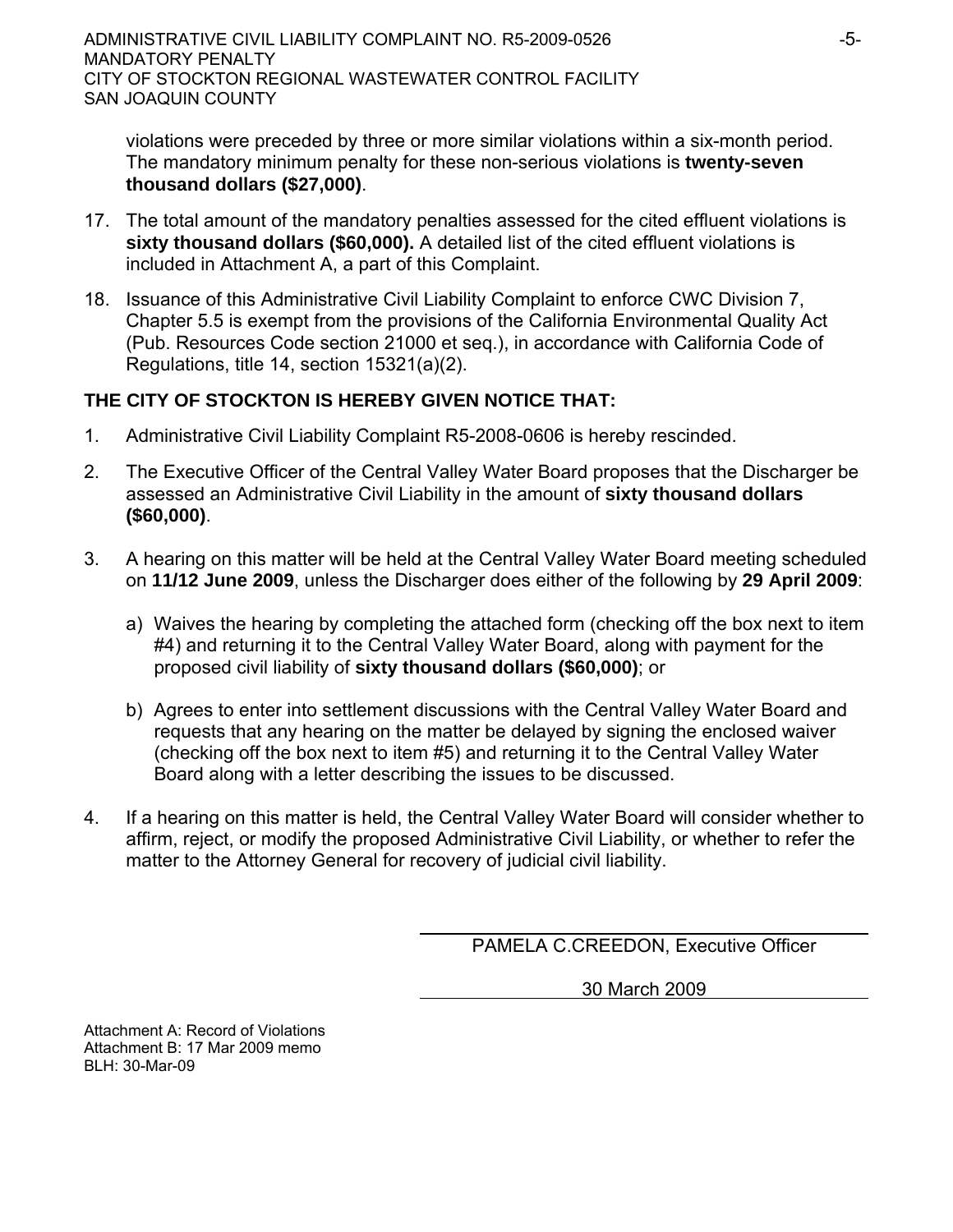#### **WAIVER OF 90-DAY HEARING REQUIREMENT FOR ADMINISTRATIVE CIVIL LIABILITY COMPLAINT**

By signing this waiver, I affirm and acknowledge the following:

- 1. I am duly authorized to represent the City of Stockton (hereinafter "Discharger") in connection with Administrative Civil Liability Complaint R5-2009-0526 (hereinafter the "Complaint");
- 2. I am informed that California Water Code section 13323, subdivision (b), states that, "a hearing before the regional board shall be conducted within 90 days after the party has been served" with the Complaint;
- 3. I hereby waive any right the Discharger may have to a hearing before the Central Valley Regional Water Quality Control Board (Central Valley Water Board) within ninety (90) days of service of the Complaint; and
- 4. □ *(Check here if the Discharger will waive the hearing requirement and will pay the fine)* 
	- a. I certify that the Discharger will remit payment for the proposed civil liability in the amount of **sixty thousand dollars (\$60,000)** by check, which will contain a reference to "ACL Complaint R5-2009-0526" and will be made payable to the "*State Water Pollution Cleanup and Abatement Account*." Payment must be received by the Central Valley Water Board by **29 April 2009** or this matter will be placed on the Central Valley Water Board's agenda for adoption at the **11/12 June 2009** Central Valley Water Board meeting.
	- b. I understand the payment of the above amount constitutes a settlement of the Complaint, and that any settlement will not become final until after the 30-day public notice and comment period mandated by Federal regulations (40 CFR 123.27) expires. Should the Central Valley Water Board receive new information or comments during this comment period, the Central Valley Water Board's Executive Officer may withdraw the complaint, return payment, and issue a new complaint. New information or comments include those submitted by personnel of the Central Valley Water Board who are not associated with the enforcement team's issuance of the Complaint.
	- c. I understand that payment of the above amount is not a substitute for compliance with applicable laws and that continuing violations of the type alleged in the Complaint may subject the Discharger to further enforcement, including additional civil liability.

*-or-*

- 5. □ *(Check here if the Discharger will waive the 90-day hearing requirement, but will not pay at the current time. The Central Valley Water Board must receive information from the Discharger indicating a controversy regarding the assessed penalty at the time this waiver is submitted, or the waiver may*  not be accepted.) I certify that the Discharger will promptly engage the Central Valley Water Board staff in discussions to resolve the outstanding violation(s). By checking this box, the Discharger is *not* waiving its right to a hearing on this matter. By checking this box, the Discharger requests that the Central Valley Water Board delay the hearing so that the Discharger and Central Valley Water Board staff can discuss settlement. It remains within the discretion of the Central Valley Water Board to agree to delay the hearing. A hearing on the matter may be held before the Central Valley Water Board if these discussions do not resolve the liability proposed in the Complaint. The Discharger agrees that this hearing may be held after the 90-day period referenced in California Water Code section 13323 has elapsed.
- 6. If a hearing on this matter is held, the Central Valley Water Board will consider whether to issue, reject, or modify the proposed Administrative Civil Liability Order, or whether to refer the matter to the Attorney General for recovery of judicial civil liability. Modification of the proposed Administrative Civil Liability Order may include increasing the dollar amount of the assessed civil liability.

(Print Name and Title)

(Signature)

(Date)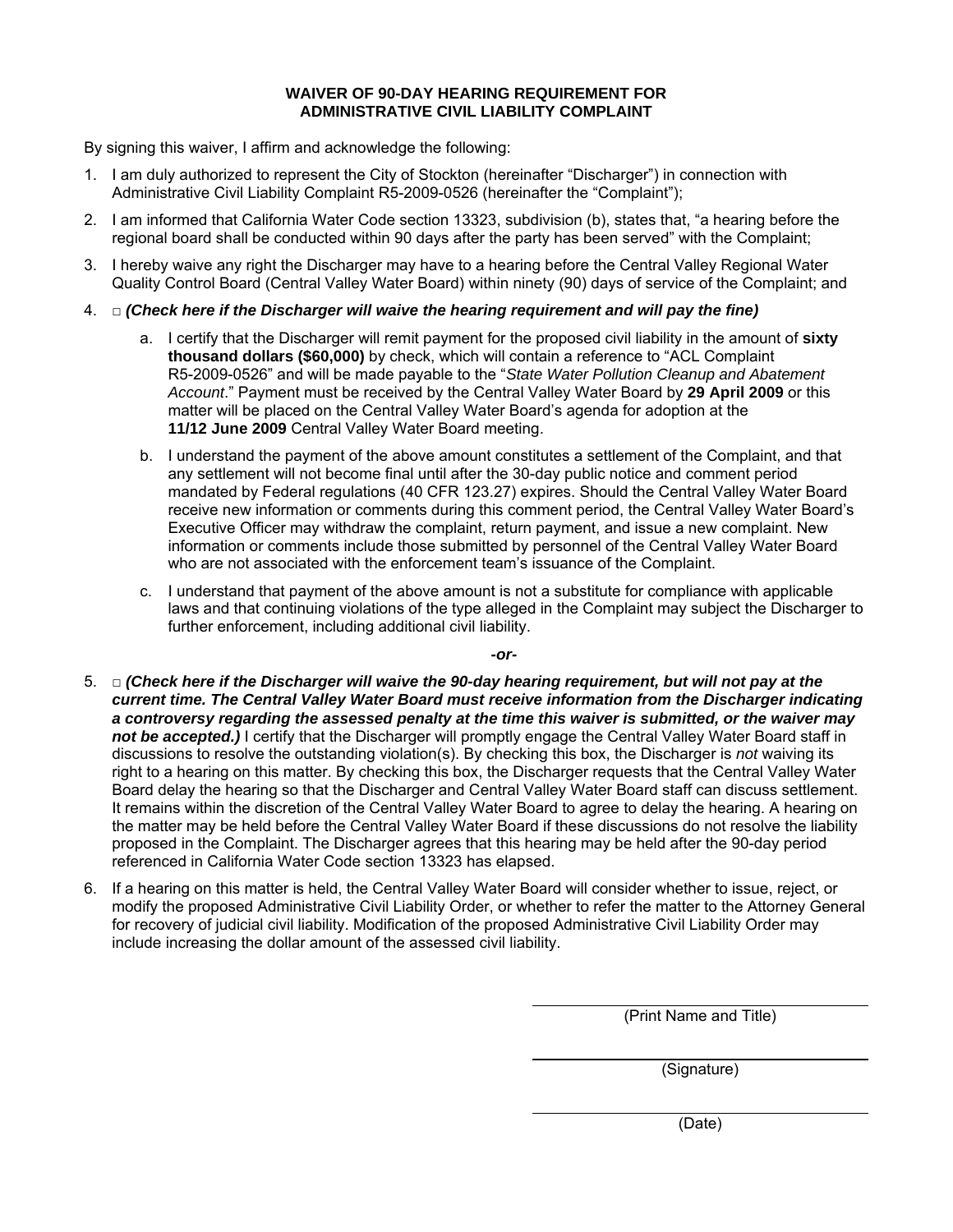#### **ATTACHMENT A ADMINISTRATIVE CIVIL LIABILITY COMPLAINT R5-2009-0526**

### **City of Stockton**

#### **Regional Wastewater Control Facility**

#### **RECORD OF VIOLATIONS (1 January 2000 – 31 December 2008) MANDATORY PENALTIES (Data reported under Monitoring and Reporting Programs 94-324, R5-2002-0083 and R5-2008-0154)**

|                | Date        | <b>Violation Type</b>           | Units      | Limit     | Measured | Period  | Remarks CIWQS             |        |
|----------------|-------------|---------------------------------|------------|-----------|----------|---------|---------------------------|--------|
| 1              | 23-Apr-00   | Coliform                        | MPN/100 mL | 500       | 1600     | Daily   | 3                         | 174273 |
| $\overline{c}$ | 28-Apr-00   | Coliform                        | MPN/100 mL | 500       | 520      | Daily   | $\ensuremath{\mathsf{3}}$ | 174145 |
| 3              | 10-Dec-02   | Coliform                        | MPN/100 mL | 240       | 830      | Daily   | 3                         | 226327 |
| 4              | $2$ -Dec-02 | Oil and Grease                  | mg/L       | 15<br>690 | 89       | Daily   | 1                         | 807297 |
| 5              | $2$ -Dec-02 | Oil and Grease                  | lbs/day    | 0         | 28050    | Daily   | 1                         | 807298 |
| 6              | 31-Dec-02   | Oil and Grease                  | mg/L       | 10<br>460 | 22       | Monthly | 1                         | 807295 |
| 7              | 31-Dec-02   | Oil and Grease                  | lbs/day    | 0         | 6770     | Monthly | 1                         | 807296 |
| 8              | 3-May-05    | Coliform                        | MPN/100 mL | 240       | 1600     | Daily   | $\ensuremath{\mathsf{3}}$ | 369494 |
| 9              | 5-May-05    | Coliform                        | MPN/100 mL | 240       | 500      | Daily   | 3                         | 369496 |
| 10             | $1-Dec-05$  | Coliform                        | MPN/100 mL | 240       | 1600     | Daily   | $\ensuremath{\mathsf{3}}$ | 807299 |
| 11             | 9-Apr-06    | Coliform                        | MPN/100 mL | 240       | 900      | Daily   | 3                         | 793633 |
| 12             | 31-Jul-06   | cBOD<br>Dibromochloromethan     | mg/L       | 25        | 30       | Daily   | 3                         | 793634 |
| 13             | 11-Oct-06   | e                               | µg/L       | 23        | 29       | Daily   | $\overline{\mathbf{c}}$   | 793719 |
| 14             | 30-Jul-07   | Coliform                        | MPN/100 mL | 240       | 280      | Daily   | $\mathsf 3$               | 807300 |
| 15             | 31-Jul-07   | Coliform                        | MPN/100 mL | 240       | 900      | Daily   | $\ensuremath{\mathsf{3}}$ | 807301 |
| 16             | 1-Aug-07    | Coliform                        | MPN/100 mL | 240       | 300      | Daily   | $\ensuremath{\mathsf{3}}$ | 807302 |
| 17             | 9-Aug-07    | Coliform<br>Dibromochloromethan | MPN/100 mL | 240       | 1600     | Daily   | 4                         | 807303 |
| 18             | 16-Aug-07   | е<br>Dibromochloromethan        | µg/L       | 23        | 56       | Daily   | $\boldsymbol{2}$          | 793720 |
| 19             | 16-Aug-07   | е<br>Dibromochloromethan        | lbs/day    | 10.6      | 12.4     | Daily   | 4                         | 793724 |
| 20             | 5-Sep-07    | е<br>Dibromochloromethan        | µg/L       | 23        | 53       | Daily   | $\overline{\mathbf{c}}$   | 793725 |
| 21             | 5-Sep-07    | e<br>Dibromochloromethan        | lbs/day    | 10.6      | 13.5     | Daily   | $\overline{\mathbf{c}}$   | 793727 |
| 22             | 10-Oct-07   | e<br>Dibromochloromethan        | µg/L       | 23        | 35       | Daily   | $\boldsymbol{2}$          | 793728 |
| 23             | 10-Oct-07   | e                               | lbs/day    | 10.6      | 10.8     | Daily   | 4                         | 793729 |
| 24             | 18-Jun-08   | Cyanide                         | µg/L       | 9.2       | 13       | Daily   | $\overline{2}$            | 805154 |
| 25             | 25-Jun-08   | Cyanide                         | µg/L       | 9.2       | 11       | Daily   | 3                         | 805159 |
| 26             | 30-Jun-08   | Cyanide                         | µg/L       | 4         | 7.4      | Monthly | $\overline{\mathbf{c}}$   | 805784 |
| 27             | 31-Jul-08   | Cyanide                         | µg/L       | 4         | 4.8      | Monthly | 4                         | 805161 |
| 28             | 29-Aug-08   | Coliform                        | MPN/100 mL | 23        | 50       | Daily   | 4                         | 805162 |
| 29             | 2-Sep-08    | Coliform                        | MPN/100 mL | 23        | 50       | Daily   | 4                         | 805164 |
| 30             | 12-Oct-08   | Ammonia                         | mg/L       | 5         | 5.6      | Daily   | 4                         | 805165 |
| 31             | 13-Oct-08   | Ammonia                         | mg/L       | 5         | 5.5      | Daily   | 4                         | 805168 |
| 32             | 31-Oct-08   | Cyanide                         | µg/L       | 4.1       | 4.2      | Monthly | 4                         | 805169 |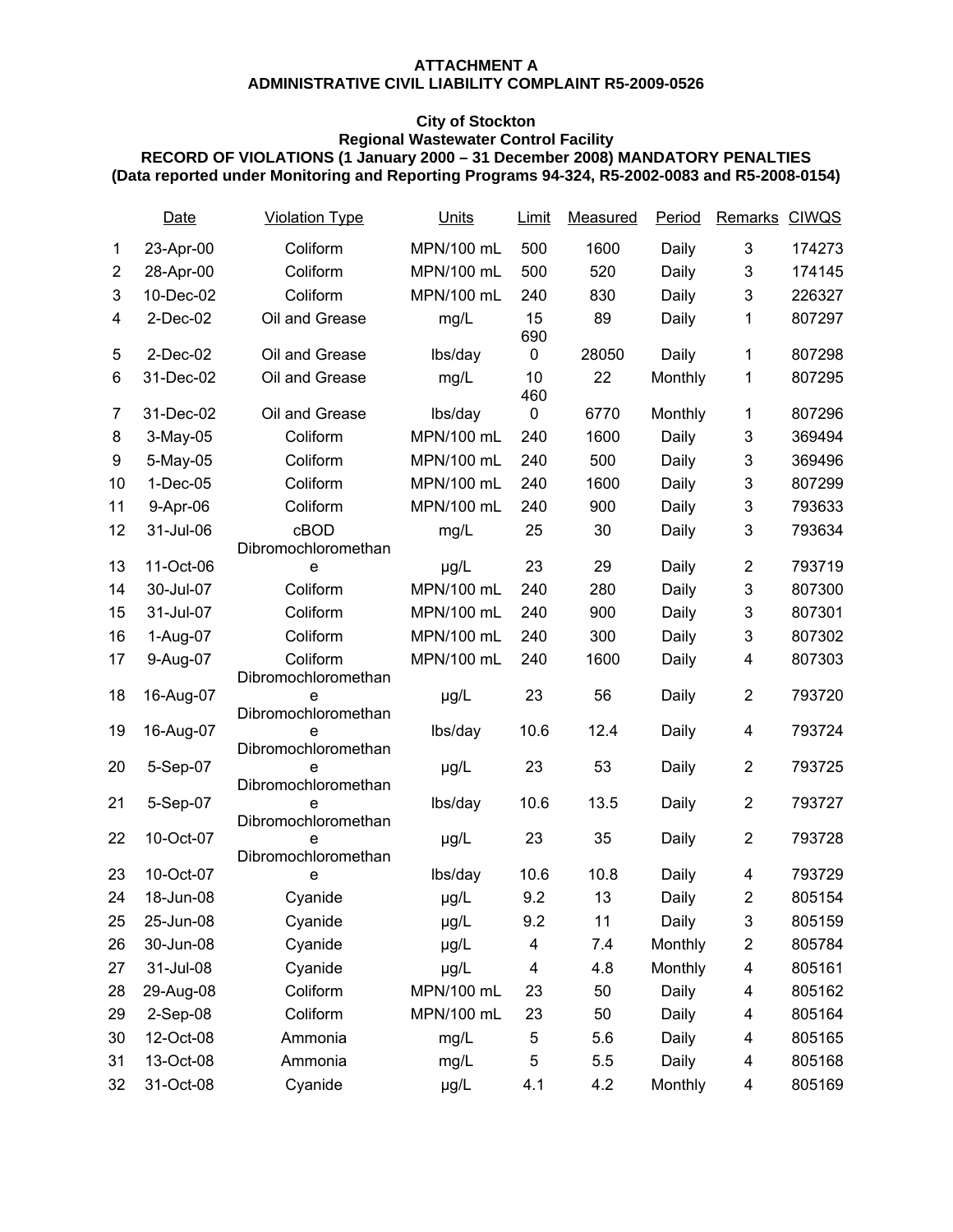#### Remarks:

- 1. Serious Violation: For Group I pollutants that exceed the effluent limitation by 40 percent or more.
- 2. Serious Violation: For Group II pollutants that exceed the effluent limitation by 20 percent or more.
- 3. Non-serious violations falls within the first three violations in a six-month period, thus is exempt.
- 4. Non-serious violation subject to mandatory penalties.

| <b>VIOLATIONS AS OF:</b>                | 12/31/2008 |
|-----------------------------------------|------------|
| <b>Group I Serious Violations:</b>      | 4          |
| <b>Group II Serious Violations:</b>     | 7          |
| Non-Serious Exempt from MPs:            | 12         |
| Non-serious Violations Subject to MPs:  | 9          |
| <b>Total Violations Subject to MPs:</b> | 20         |

**Mandatory Minimum Penalty = (11 Serious Violations + 9 Non-Serious Violations) x \$3,000 = \$60,000**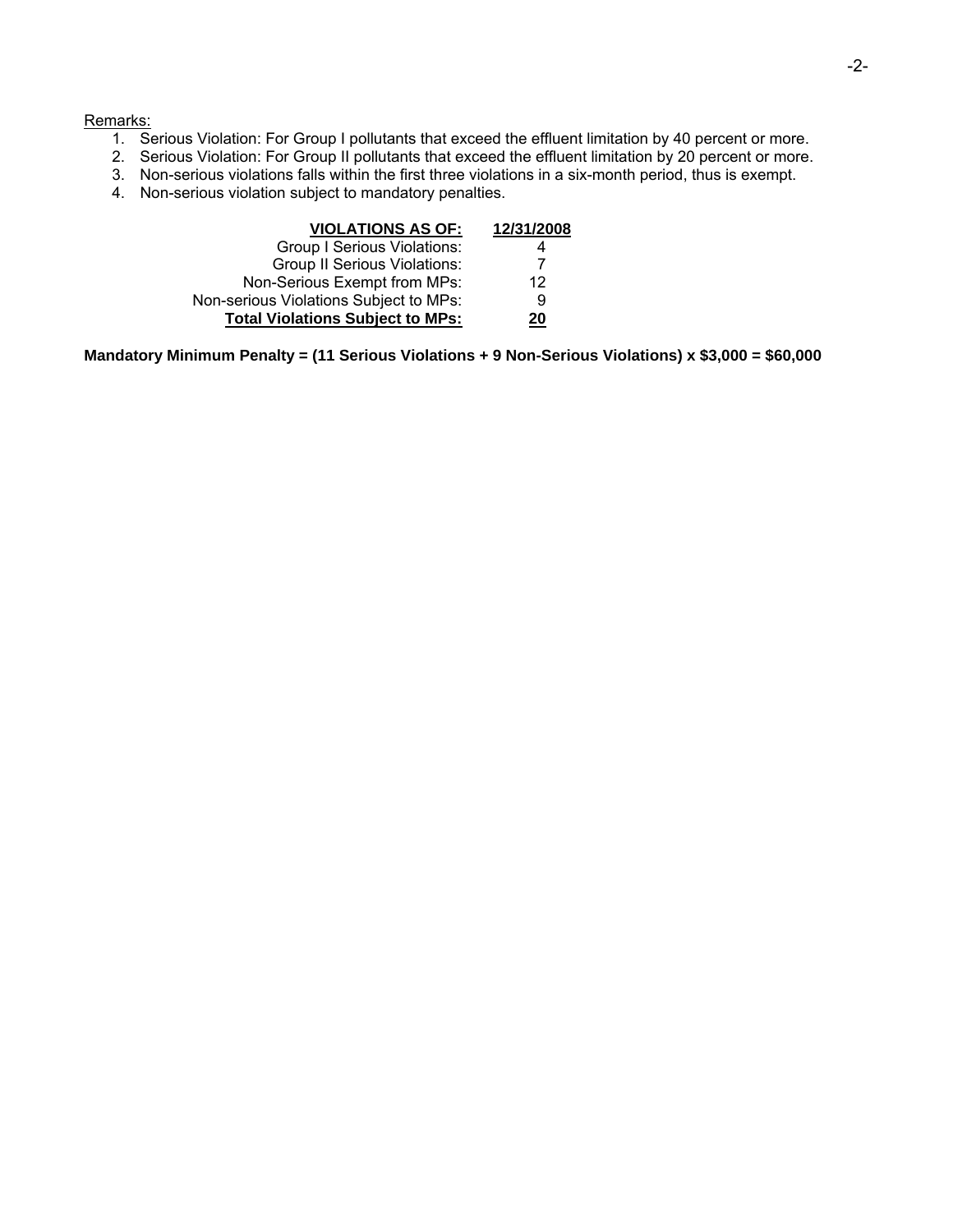

**ATTACHMENT B** 

**California Regional Water Quality Control Board Central Valley Region** 

**Karl E. Longley, ScD, P.E., Chair**



**Arnold Schwarzenegger** *Governor* 

11020 Sun Center Drive #200, Rancho Cordova, California 95670-6114 Phone (916) 464-3291 • FAX (916) 464-4645 http://www.waterboards.ca.gov/centralvalley

**TO:** Wendy Wyels, Supervisor Compliance and Enforcement Section **FROM:** Barry Hilton, WRCE Compliance and Enforcement

**DATE:** 17 March 2009

**SIGNATURE:** \_

## **SUBJECT:** CITY OF STOCKTON REGIONAL WASTEWATER CONTROL FACILITY, RESPONSE TO NOV AND ASSESSMENT OF MMPS

On 10 November 2008, the Assistant Executive Officer issued Administrative Civil Liability Complaint R5-2008-0606 (ACLC) to the City of Stockton (Discharger). The Discharger signed a waiver of hearing within 90 days and entered into settlement discussions.

On 10 February 2009, Central Valley Water Board staff sent the Discharger a draft Record of Violations (ROV) for the period of 1 May 2008 through 31 December 2008. The Discharger responded by letter dated 17 February 2009, and agreed to the violations. In addition, the Discharger pointed out violations which had not been included in the ROV or the previous ACLC. The Discharger agreed to combine the two ACLCs into one. The following discusses the comments and any changes I made to the ROV based on the Discharger's comments.

## **Additional Violations**

New Violations 4-7, Oil and Grease. The Discharger provided evidence for oil and grease violations for December 2002 which were not in ACLC R5-2008-0606. I added these violations.

New Violations 10, 14-17, Total Coliform Organisms. The Discharger provided evidence for total coliform violations which were not included in ACLC R5-2008-0606. I added the violations.

## **Summary**

The total number of Group 1 violations is increased from 0 to 4.

The total number of Group 2 violations is increased from 5 to 7.

The total number of non-serious violations is increased from 9 to 21; 9 are subject to MMPs.

The total number of violations subject to MMPs is increased from 6 to 20.

The ACL increases from \$18,000 to \$60,000.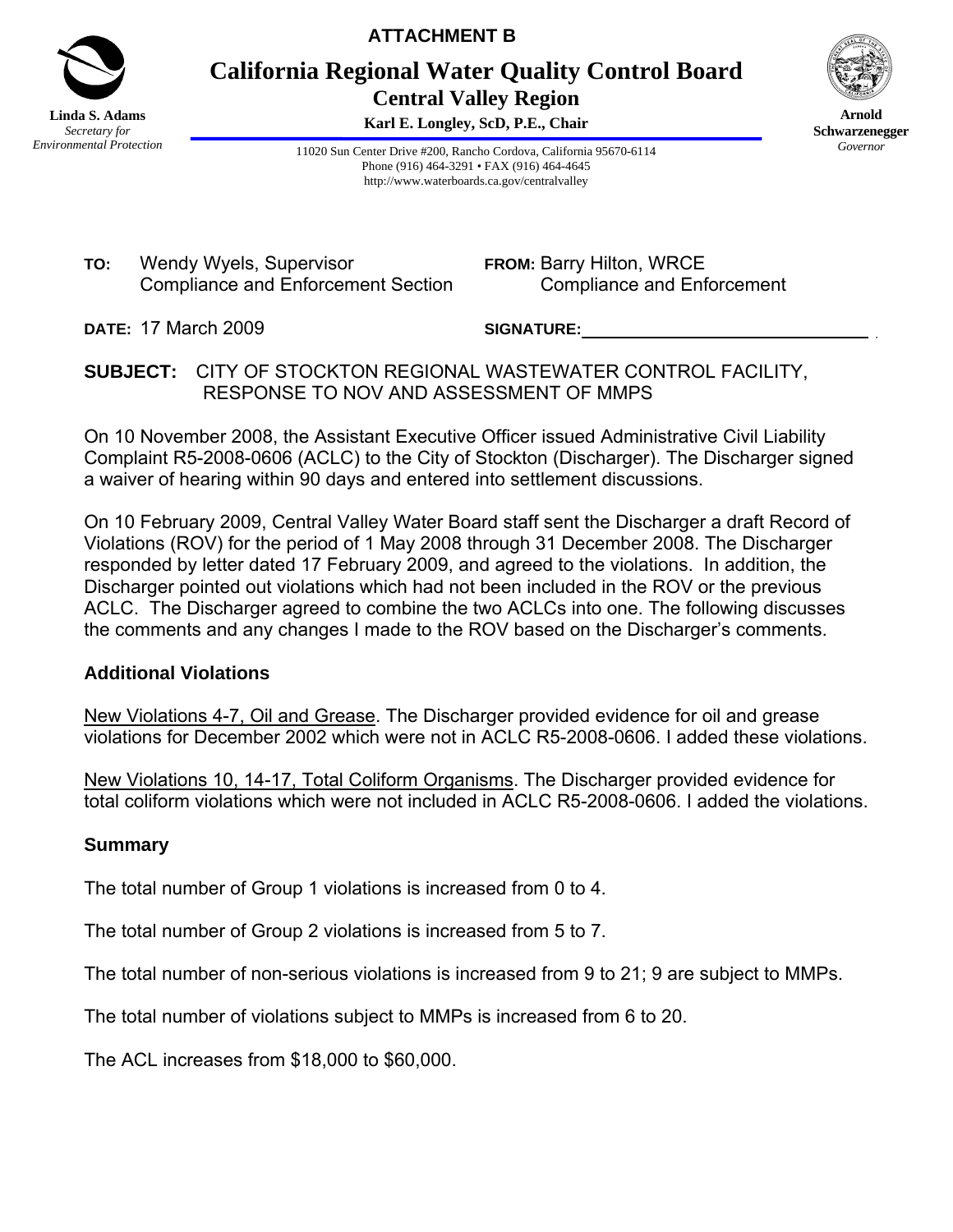#### **City of Stockton Regional Wastewater Control Facility**

RECORD OF VIOLATIONS (1 January 2000 – 31 December 2008) MANDATORY PENALTIES (Data reported under Monitoring and Reporting Programs 94-324, R5-2002-0083 and R5-2008-0154) (Violations which have been added are shown in bold)

|                         | Date      | <b>Violation Type</b>                  | <b>Units</b>      | <b>Limit</b> | Measured | Period         | Remarks        | <b>CIWQS</b> |
|-------------------------|-----------|----------------------------------------|-------------------|--------------|----------|----------------|----------------|--------------|
| 1                       | 23-Apr-00 | Coliform                               | MPN/100 mL        | 500          | 1600     | Daily          | 3              | 174273       |
| $\overline{\mathbf{c}}$ | 28-Apr-00 | Coliform                               | MPN/100 mL        | 500          | 520      | Daily          | 3              | 174145       |
| 3                       | 10-Dec-02 | Coliform                               | MPN/100 mL        | 240          | 830      | Daily          | $\mathfrak{B}$ | 226327       |
| 4                       | 2-Dec-02  | <b>Oil and Grease</b>                  | mg/L              | 15<br>690    | 89       | <b>Daily</b>   | 1              | 807297       |
| 5                       | 2-Dec-02  | <b>Oil and Grease</b>                  | Ibs/day           | $\mathbf 0$  | 28050    | <b>Daily</b>   | 1              | 807298       |
| 6                       | 31-Dec-02 | <b>Oil and Grease</b>                  | mg/L              | 10<br>460    | 22       | <b>Monthly</b> | 1              | 807295       |
| $\overline{7}$          | 31-Dec-02 | <b>Oil and Grease</b>                  | lbs/day           | $\pmb{0}$    | 6770     | <b>Monthly</b> | 1              | 807296       |
| 48                      | 3-May-05  | Coliform                               | MPN/100 mL        | 240          | 1600     | Daily          | 3              | 369494       |
| 59                      | 5-May-05  | Coliform                               | MPN/100 mL        | 240          | 500      | Daily          | 3              | 369496       |
| 10                      | 1-Dec-05  | Coliform                               | <b>MPN/100 mL</b> | 240          | 1600     | <b>Daily</b>   | $\mathbf 3$    | 807299       |
| 611                     | 9-Apr-06  | Coliform                               | MPN/100 mL        | 240          | 900      | Daily          | $\mathfrak{S}$ | 793633       |
| 712                     | 31-Jul-06 | cBOD<br>Dibromochloromethan            | mg/L              | 25           | 30       | Daily          | 3              | 793634       |
| 813                     | 11-Oct-06 | e                                      | $\mu$ g/L         | 23           | 29       | Daily          | $\overline{2}$ | 793719       |
| 14                      | 30-Jul-07 | Coliform                               | <b>MPN/100 mL</b> | 240          | 280      | <b>Daily</b>   | $\mathbf 3$    | 807300       |
| 15                      | 31-Jul-07 | Coliform                               | <b>MPN/100 mL</b> | 240          | 900      | <b>Daily</b>   | $\mathbf 3$    | 807301       |
| 16                      | 1-Aug-07  | Coliform                               | <b>MPN/100 mL</b> | 240          | 300      | <b>Daily</b>   | $\mathbf{3}$   | 807302       |
| 17                      | 9-Aug-07  | <b>Coliform</b><br>Dibromochloromethan | <b>MPN/100 mL</b> | 240          | 1600     | <b>Daily</b>   | 4              | 807303       |
| 918<br>101              | 16-Aug-07 | e<br>Dibromochloromethan               | µg/L              | 23           | 56       | Daily          | $\overline{2}$ | 793720       |
| 9                       | 16-Aug-07 | e                                      | lbs/day           | 10.6         | 12.4     | Daily          | $\overline{4}$ | 793724       |
| 442                     |           | Dibromochloromethan<br>e               |                   | 23           | 53       | Daily          | $\overline{2}$ | 793725       |
| 0<br>422                | 5-Sep-07  | Dibromochloromethan                    | µg/L              |              |          |                |                |              |
| 1                       | 5-Sep-07  | e                                      | lbs/day           | 10.6         | 13.5     | Daily          | $\overline{2}$ | 793727       |
| 432                     |           | Dibromochloromethan                    |                   |              |          |                |                |              |
| $\overline{2}$<br>142   | 10-Oct-07 | e<br>Dibromochloromethan               | $\mu$ g/L         | 23           | 35       | Daily          | $\overline{2}$ | 793728       |
| 3                       | 10-Oct-07 | e                                      | lbs/day           | 10.6         | 10.8     | Daily          | $\overline{4}$ | 793729       |
| 24                      | 18-Jun-08 | Cyanide                                | µg/L              | 9.2          | 13       | Daily          | $\overline{2}$ | 805154       |
| 25                      | 25-Jun-08 | Cyanide                                | µg/L              | 9.2          | 11       | Daily          | 3              | 805159       |
| 26                      | 30-Jun-08 | Cyanide                                | µg/L              | 4            | 7.4      | Monthly        | $\overline{c}$ | 805784       |
| 27                      | 31-Jul-08 | Cyanide                                | µg/L              | 4            | 4.8      | Monthly        | 4              | 805161       |
| 28                      | 29-Aug-08 | Coliform                               | MPN/100 mL        | 23           | 50       | Daily          | 4              | 805162       |
| 29                      | 2-Sep-08  | Coliform                               | MPN/100 mL        | 23           | 50       | Daily          | 4              | 805164       |
| 30                      | 12-Oct-08 | Ammonia                                | mg/L              | 5            | 5.6      | Daily          | 4              | 805165       |
| 31                      | 13-Oct-08 | Ammonia                                | mg/L              | 5            | 5.5      | Daily          | 4              | 805168       |
| 32                      | 31-Oct-08 | Cyanide                                | µg/L              | 4.1          | 4.2      | Monthly        | 4              | 805169       |